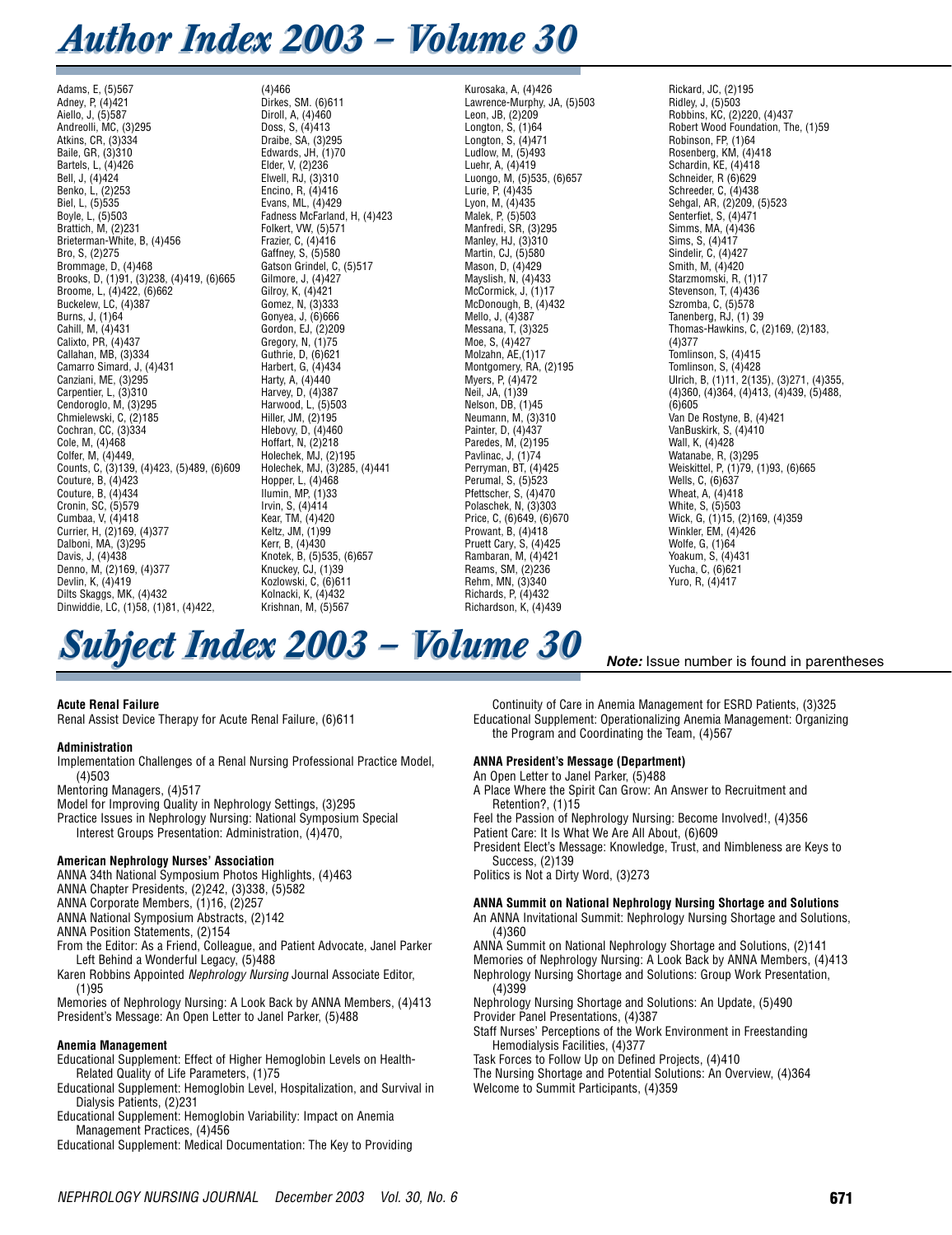#### **Book and Media Reviews (Department)**

Chronic Illness and Zen, (3)336

From Silence to Voice: What Nurses Know and Must Communicate to the Public, (1)91

Kidney Donation, Friendship, and Transplantation, (4)471 High Blood Pressure: The Black Man and Woman's Guide to Living with Hypertension, (6)664

Renal Nursing - A Practical Approach, (1)91

Stop Living Like an Emergency, (1)91

Transplantion, Behavior Changes, and Fear of Death, (2)238

# **Calendar of Events (Department)**

(1)98, (2)257, (3)342, (4)473, (5)592, (6)

# **Cardiovascular Care**

How Abnormal Calcium, Phosphate, and Parathyroid Hormone Relate to Cardiovascular Disease, (3)275

# **Case Study (Department)**

Allograft Dysfunction Post Renal Transplant, (1)79 Inverse Relationship Between Blood Volume and Blood Pressure, (4)460

# **Chronic Kidney Disease**

Clinical Consult: Smoking in Chronic Kidney Disease, (5)578 Educational Supplement: Intravenous Iron Therapy in Chronic Kidney

Disease and Peritoneal Dialysis Patients, (4)571

Issues in Renal Nutrition: Medicare Reimbursement for Medical Nutrition Therapy for Chronic Kidney Disease, Diabetes, and Post-Kidney Transplant, (1)74

Optimizing Nutrition in Patients with Chronic Kidney Disease, (6)637

# **Clinical Consult (Department)**

A Vascular Access Surveillance/Monitoring Program That Can Be Instituted Immediately, (4)466

- Readers Are Asked to Respond on Heparin Prescription and Administration, (1)81
- Readers Respond to Questions on Heparin Prescription and Administration, (4) 462

Smoking in Chronic Kidney Disease, (5)578

Treating Pediatric Nephrotic Syndrome: A Clinical Challenge, (6)662

# **Commentary and Response (Department)**

Staff Nurses' Perceptions of the Work Environment in Freestanding Hemodialysis Facilities, (2)183

Why are Hemodialysis Treatments Shortened and Skipped? Development of a Taxonomy and Relationship to Patient Subgroups, (2)218

#### **Continuing Education**

A Continuous Quality Improvement (CQI) Initiative: Focusing on Primary Nurse Accountability, (1)33

Achieving Optimal Patient Outcomes With Intravenous Iron, (4)449 Glomerular Filtration: An Overview, (3)285

HIV/AIDS and HIV Nephropathy, (1)64

How Abnormal Calcium, Phosphate, and Parathyroid Hormone Relate to Cardiovascular Disease, (3)275

Renal Handling of Potassium, (4)493

Renal Anatomy and Overview of Nephron Function, (2)185

Renal Hemodynamics: An Overview, (4)441

Renal Homeostasis of Calcium, (6)621

Optimizing Nutrition in Patients with Chronic Kidney Disease, (6)637 The Supply of Organs for Transplantation, (1)17

# **Continuous Quality Improvement (CQI)**

A Continuous Quality Improvement (CQI) Initiative: Focusing on Primary Nurse Accountability, (1)33

# **Diabetes**

- Issues in Renal Nutrition: Diabetes Update: The Prevention and Management of Diabetes, (4)468
- Issues in Renal Nutrition: Medicare Reimbursement for Medical Nutrition Therapy for Chronic Kidney Disease, Diabetes, and Post-Kidney Transplant, (1)74
- Prevention of Foot Ulcers in Patients with Diabetes and End Stage Renal Disease, (1)39

# **Educational Supplements**

Achieving Optimal Patient Outcomes With Intravenous Iron, (4)449 Addressing Patient Concerns About Intravenous Iron Therapy, (2)220 Clinical Review of the Newer Intravenous Iron Therapy Options, (1)70 Effect of Higher Hemoglobin Levels on Health-Related Quality of Life Parameters, (1)75

Hemoglobin Level, Hospitalization, and Survival in Dialysis Patients, (2)231 Hemoglobin Variability: Impact on Anemia Management Practices, (4)456 HIV/AIDS and HIV Nephropathy, (1)64

- Intravenous Iron Therapy in Chronic Kidney Disease and Peritoneal Dialysis Patients, (4)571
- Medical Documentation: The Key to Providing Continuity of Care in Anemia Management for ESRD Patients, (3)325

Operationalizing Anemia Management: Organizing the Program and Coordinating the Team, (4)567

# **End-of-Life Care**

ESRD Workgroup Final Report Summary on End-of-Life Care: Recommendations to the Field, (1)58

Resources for Planning Palliative and End-of-Life Care for Patients with Kidney Disease, (6)649

#### **From the Editor (Department)**

A Look Back at PL 92-603: Is It Time to Rekindle the Spirit?, (3)271

As a Friend, Colleague, and Patient Advocate, Janel Parker Left Behind a Wonderful Legacy, (5)488

Let's Protect and Treasure Those We Have in Nephrology, (1)11

Nurse: Lifting Spirits, Touching Lives, (2)135

Nephrology Nursing Holds Many Special Memories, (4)355 Reflecting on the Past Year in Nursing and Planning the Future, (6)605

# **Hemodialysis**

Hepatitis B Vaccination: Addressing a Drug-Related Problem in Hemodialysis Outpatients With a Collaborative Initiative, (3)310

- Job Satisfaction and Patient Care Practices of Hemodialysis Nurses and Technicians, (4)523
- Practice Issues in Nephrology Nursing: National Symposium Special Interest Groups Presentation: Hemodialysis, (3)333
- Staff Nurses' Perceptions of the Work Environment in Freestanding Hemodialysis Facilities, (2)169
- Why are Hemodialysis Treatments Shortened and Skipped? Development of a Taxonomy and Relationship to Patient Subgroups, (2)209

# **Issues in Renal Nutrition (Department)**

Diabetes Update: The Prevention and Management of Diabetes, (4)468 Dry Weight: To be Set or Not to Be...That is a Good Question, (2)236 Exercise in Dialysis: Magic Bullet or Unecessary Risk?, (5)580

Hoping and Planning: A Multidisciplinary Look at the Pretransplant Phase, (3)334

- Laboratory Data Evaluation: How Does the Renal Dietition Interpret Results?, (6)666
- Medicare Reimbursement for Medical Nutrition Therapy for Chronic Kidney Disease, Diabetes, and Post-Kidney Transplant, (1)74

#### **Legislative**

- From the Editor: A Look Back at PL 92-603: Is It Time to Rekindle the Spirit?, (3)271
- President's Mesage: Politics is Not a Dirty Word, (3)273
- Practice Issues in Nephrology Nursing: National Symposium Special Interest Groups Presentation: Corporate/Government, (5)579
- Professional Issues: HIPAA: How Dialysis Providers Will Be Affected, (2)253
- The Organ Donation Breakthrough: Best Practices Final Report, (5)529

# **Medication Review (Department)**

Valganciclovir Hydrochloride (Valcyte ™): A New Antiviral Agent, (1)93